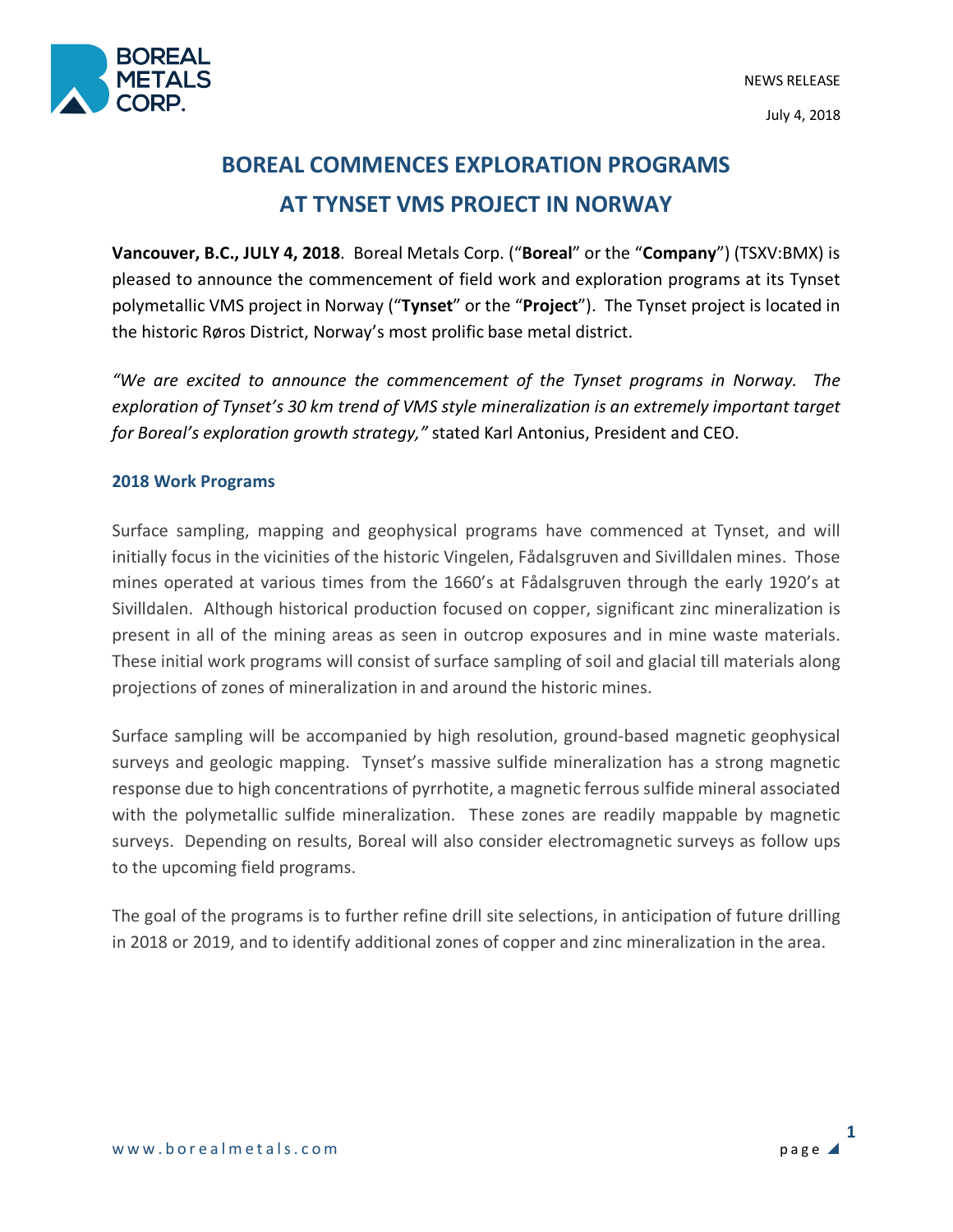

July 4, 2018



## **Overview of Tynset**

The Tynset VMS project in Røros District of Norway is one of four Scandinavian polymetallic projects acquired by Boreal in 2017 from EMX Royalty Corporation (TSX: EMX; NYSE: EMX). For transaction details, see Boreal News Release dated February 24, 2017 "Boreal Announces Swedish Acquistion".

The Tynset project is comprised of 17 exploration licenses totaling 17,000 hectares in the Røros Mining District in central Norway, and hosts a 30 kilometer trend of VMS style mineral occurrences and historic mines, including the Vingelen, Fådalsgruven and Sivilldalen mines. Little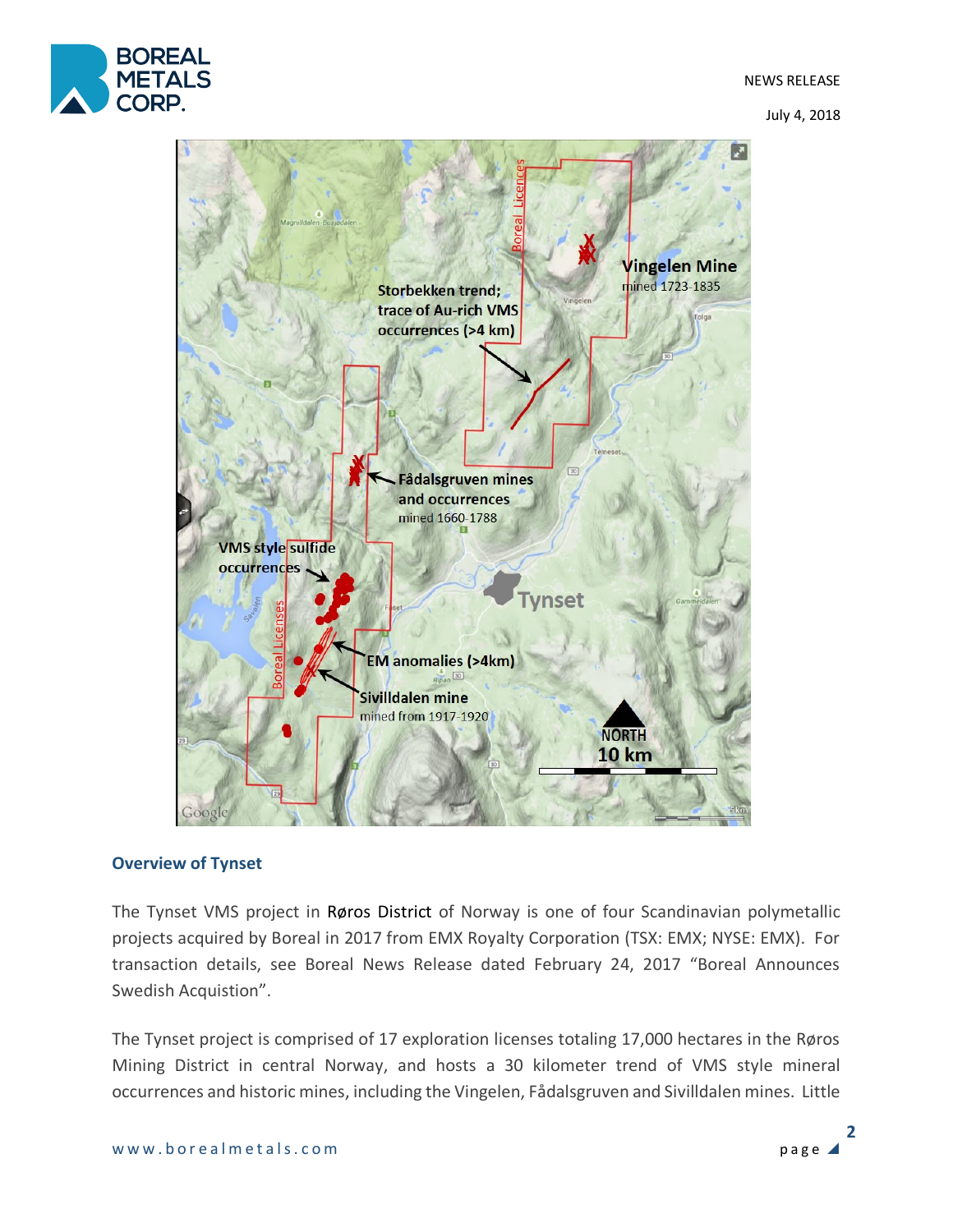

July 4, 2018

exploration work has been conducted within the licenses of the Tynset project over the past 30 to 40 years. However, sampling by the Norwegian Geological Survey in the 1990's and EMX has shown evidence for zinc, gold, and silver enrichments in several of the historic mines and prospects, and the Company believes that good potential exists for discovery of zinc and precious-metal enriched VMS deposits.

Additionally, the historic drilling that has been conducted in the mining areas has been very limited and shallow. Significant potential exists for additional discoveries at depth and along strike of the historic mines.

## **About Boreal Metals Corp.**

Boreal is a mineral exploration company focused on the discovery of Zinc, Copper, Silver, Gold and Cobalt deposits in exceptional, historical mining project areas spanning Sweden and Norway. The Company aims to discover new economic mineral deposits in known mining districts that have seen little or no modern exploration techniques. The Company is led by an experienced management team and technical team, with successful track records in mineral discovery, mining development and financing.

### **Qualified Person**

Daniel MacNeil, P.Geo, a Qualified Person as defined by National Instrument 43-101, has read and approved all technical and scientific information related to the Modum project contained in this news release. Mr. MacNeil is Vice President Exploration for Boreal Metals Corp.

## **On behalf of Boreal Metals Corporation**

### Karl Antonius, President

For more information on Boreal please visit the Company website at www.borealmetals.com or contact Alexandra Woodyer Sherron at +1.604.922.8810 or alexandra@borealmetals.com

*Neither TSX Venture Exchange nor its Regulation Services Provider (as that term is defined in the policies of the TSX Venture Exchange) accepts responsibility for the adequacy or accuracy of this release.* 

#### **Cautionary Note Regarding Forward-Looking Statements**

This news release contains certain statements that may be deemed "forward - looking statements". Forward - looking statements are statements that are not historical facts and are generally, but not always,